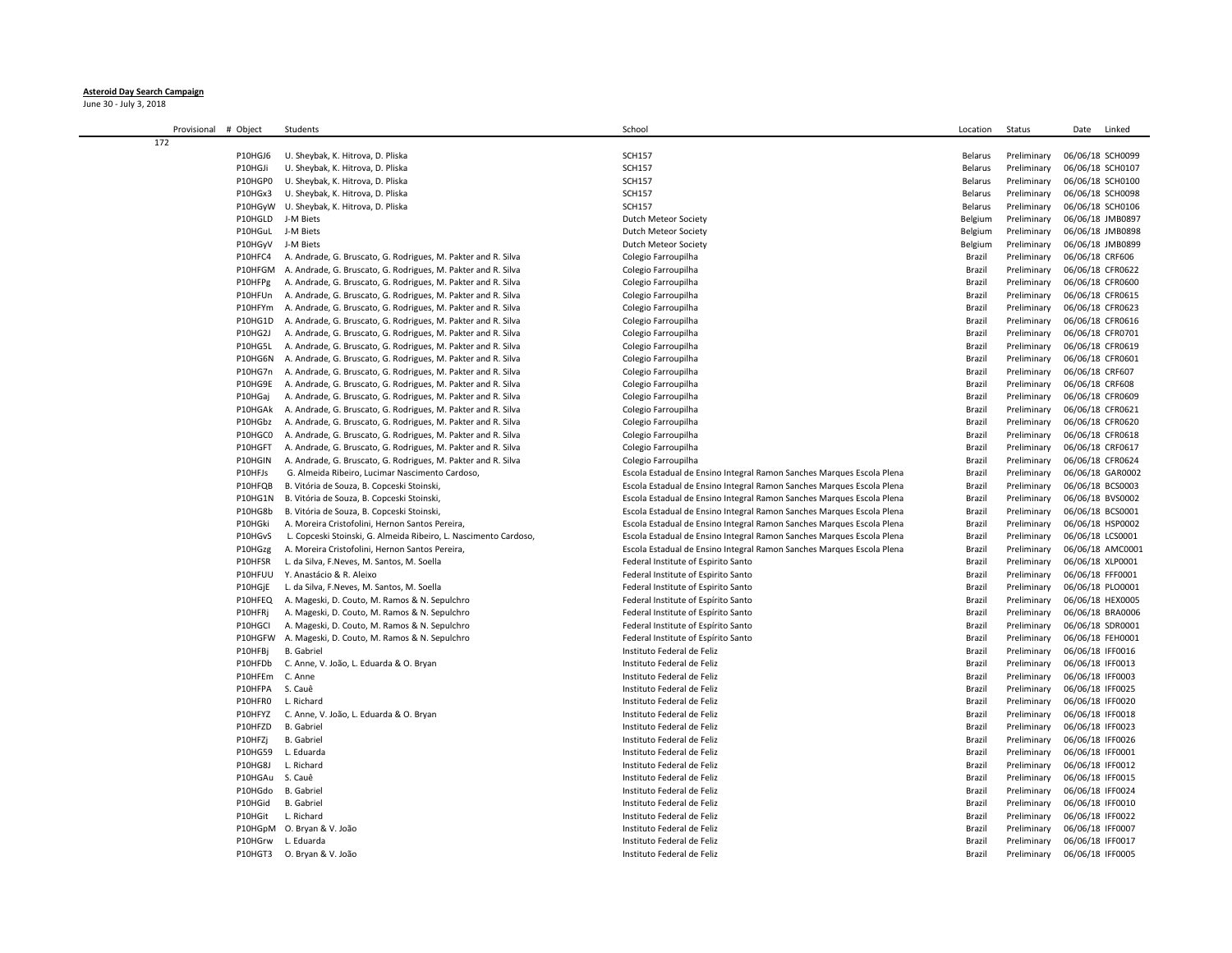| P10HGR6 | V. Radeva & S. Georgiev                                                     | Student Astronomical Society-Naval Academy                | <b>Bulgaria</b> | Preliminary | 06/06/18 VSR02   |
|---------|-----------------------------------------------------------------------------|-----------------------------------------------------------|-----------------|-------------|------------------|
| P10HGUA | V. Radeva & S. Georgiev                                                     | Student Astronomical Society-Naval Academy                | Bulgaria        | Preliminary | 06/06/18 VSR01   |
| P10HGUb | V. Radeva & S. Georgiev                                                     | Student Astronomical Society-Naval Academy                | Bulgaria        | Preliminary | 06/06/18 VSR01   |
| P10HGV1 | V. Radeva & S. Georgiev                                                     | Student Astronomical Society-Naval Academy                | Bulgaria        | Preliminary | 06/06/18 VSR01   |
| P10HGKc | V. Radeva & S. Georgiev                                                     | Student Space Society-Naval Academy                       | <b>Bulgaria</b> | Preliminary | 06/06/18 VSR01   |
| P10HFDz | Y.Li, T.Zhou & J. Chen                                                      | Team 13                                                   | China           | Preliminary | 06/06/18 LYX0004 |
| P10HFNT | Y.Li, T.Zhou & J. Chen                                                      | Team 13                                                   | China           | Preliminary | 06/06/18 LYX0003 |
| P10HGGT | Y.Li, T.Zhou & J. Chen                                                      | Team 13                                                   | China           | Preliminary | 06/06/18 CJH0003 |
| P10HGHh | Y.Li, T.Zhou & J. Chen                                                      | Team 13                                                   | China           | Preliminary | 06/06/18 ZTY0001 |
|         | P10HGMa Y.Li, T.Zhou & J. Chen                                              | Team 13                                                   | China           | Preliminary | 06/06/18 CJH0002 |
| P10HFHV | C.Sun                                                                       | Team 15                                                   | China           | Preliminary | 06/06/18 SCF0004 |
| P10HFHV | C. Sun                                                                      | Team 15                                                   | China           | Preliminary | 06/06/18 SCF0001 |
| P10HFJ9 | Y.Zheng                                                                     | Team 15                                                   | China           | Preliminary | 06/06/18 ZYN0001 |
| P10HFK4 | Y.Zheng                                                                     | Team 15                                                   | China           | Preliminary | 06/06/18 ZYN0002 |
| P10HG9Z | H.Song & Z.Zhao                                                             | Team 8                                                    | China           | Preliminary | 06/06/18 SHW0067 |
| P10HGtL | H.Song & Z.Zhao                                                             | Team 8                                                    | China           | Preliminary | 06/06/18 SHW0065 |
| P10HGQ3 | G. Troullias, J. Lovegrove, I. Afxenti, A. Papadopoullou, K. Giannakopoulou | Kition Planetarium and Observatory                        | Cyprus          | Preliminary | 06/06/18 KPO0151 |
| P10HGT6 | G. Troullias, J. Lovegrove, I. Afxenti, A. Papadopoullou, K. Giannakopoulou | Kition Planetarium and Observatory                        | Cyprus          | Preliminary | 06/06/18 KPO0149 |
| P10HFK5 | S. Sycallides                                                               | The English School Nicosia                                | Cyprus          | Preliminary | 06/06/18 ESC0007 |
| P10HG6B | S. Sycallides                                                               | The English School Nicosia                                | Cyprus          | Preliminary | 06/06/18 ESC0006 |
| P10HGCY | L. Graves, S. Sycallides, O. Graves, K. Demetriou                           | The English School Nicosia                                | Cyprus          | Preliminary | 06/06/18 ESC0004 |
| P10HGEP | L. Graves, S. Sycallides, O. Graves, K. Demetriou                           | The English School Nicosia                                | Cyprus          | Preliminary | 06/06/18 ESC0002 |
|         |                                                                             |                                                           |                 | Preliminary |                  |
| P10HGHT | S. Sycallides                                                               | The English School Nicosia                                | Cyprus          |             | 06/06/18 ESC0009 |
| P10HGSk | S. Sycallides                                                               | The English School Nicosia                                | Cyprus          | Preliminary | 06/06/18 ESC0005 |
| P10HGsU | L. Graves, S. Sycallides, O. Graves, K. Demetriou                           | The English School Nicosia                                | Cyprus          | Preliminary | 06/06/18 ESC0001 |
| P10HFEc | J. Ghosh & P. Ghosh                                                         | Rural Asteroid Hunter                                     | India           | Preliminary | 06/06/18 JPA0004 |
| P10HFQI | J. Ghosh & P. Ghosh                                                         | Rural Asteroid Hunter                                     | India           | Preliminary | 06/06/18 JPA0002 |
| P10HFRY | J. Ghosh & P. Ghosh                                                         | <b>Rural Asteroid Hunter</b>                              | India           | Preliminary | 06/06/18 JPA0003 |
| P10HFWk | J. Ghosh & P. Ghosh                                                         | Rural Asteroid Hunter                                     | India           | Preliminary | 06/06/18 JPA0029 |
| P10HFZO | J. Ghosh & P. Ghosh                                                         | Rural Asteroid Hunter                                     | India           | Preliminary | 06/06/18 JPA0016 |
| P10HG8n | J. Ghosh & P. Ghosh                                                         | Rural Asteroid Hunter                                     | India           | Preliminary | 06/06/18 JPA0032 |
| P10HGf6 | J. Ghosh & P. Ghosh                                                         | Rural Asteroid Hunter                                     | India           | Preliminary | 06/06/18 JPA0012 |
| P10HGFY | J. Ghosh & P. Ghosh                                                         | Rural Asteroid Hunter                                     | India           | Preliminary | 06/06/18 JPA0023 |
| P10HGgH | J. Ghosh & P. Ghosh                                                         | Rural Asteroid Hunter                                     | India           | Preliminary | 06/06/18 JPA0033 |
| P10HGhe | J. Ghosh & P. Ghosh                                                         | Rural Asteroid Hunter                                     | India           | Preliminary | 06/06/18 JPA0006 |
| P10HGIK | J. Ghosh & P. Ghosh                                                         | Rural Asteroid Hunter                                     | India           | Preliminary | 06/06/18 JPA0028 |
| P10HGJx | J. Ghosh & P. Ghosh                                                         | Rural Asteroid Hunter                                     | India           | Preliminary | 06/06/18 JPA0008 |
| P10HGAI | A. E. Seraji, R. Soltani, I. Bakhshi, E. Khademi, S. Mahdiabadi             | Allameh Tabatabaei High Schools                           | Iran            | Preliminary | 06/06/18 SOMA002 |
| P10HGGR | A. E. Seraji, R. Soltani, I. Bakhshi, E. Khademi, S. Mahdiabadi             | Allameh Tabatabaei High Schools                           | Iran            | Preliminary | 06/06/18 SOMA004 |
| P10HGQ7 | A. E. Seraji, R. Soltani, I. Bakhshi, E. Khademi, S. Mahdiabadi             | Allameh Tabatabaei High Schools                           | Iran            | Preliminary | 06/06/18 SOMA005 |
| P10HGQS | A. E. Seraji, R. Soltani, I. Bakhshi, E. Khademi, S. Mahdiabadi             | Allameh Tabatabaei High Schools                           | Iran            | Preliminary | 06/06/18 ILBA001 |
| P10HGVh | A. E. Seraji, R. Soltani, I. Bakhshi, E. Khademi, S. Mahdiabadi             | Allameh Tabatabaei High Schools                           | Iran            | Preliminary | 06/06/18 RASO002 |
| P10HGyZ | A. E. Seraji, R. Soltani, I. Bakhshi, E. Khademi, S. Mahdiabadi             | Allameh Tabatabaei High Schools                           | Iran            | Preliminary | 06/06/18 SOMA003 |
| P10HGII | D. Donato, S. Contini, L. Proserpio                                         | LED the Sky Police                                        | Italy           | Preliminary | 06/06/18 LED510  |
| P10HGIq | S. Contini, D. Donato, L. Proserpio                                         | LED the Sky Police                                        | Italy           | Preliminary | 06/06/18 LED502  |
| P10HGTo | S. Contini, D. Donato, L. Proserpio                                         | LED the Sky Police                                        | Italy           | Preliminary | 06/06/18 LED505  |
| P10HGTq | S. Contini, D. Donato, L. Proserpio                                         | LED the Sky Police                                        | Italy           | Preliminary | 06/06/18 LED501  |
| P10HGUR | S. Contini, D. Donato, L. Proserpio                                         | LED the Sky Police                                        | Italy           | Preliminary | 06/06/18 LED503  |
| P10HGvk | S. Contini, D. Donato, L. Proserpio                                         | LED the Sky Police                                        | Italy           | Preliminary | 06/06/18 LED506  |
| P10HGvx | D. Donato, S. Contini, L. Proserpio                                         | LED the Sky Police                                        | Italy           | Preliminary | 06/06/18 LED507  |
| P10HGz3 | S. Contini, D. Donato, L. Proserpio                                         | LED the Sky Police                                        | Italy           | Preliminary | 06/06/18 LED504  |
| P10HGUE | S.Morimoto, M.Hirose, L.Nagata & Y.Kobayashi                                | Shizuoka University Attached Hamamatsu Junior High School | Japan           | Preliminary | 06/06/18 SZK0020 |
| P10HG3f | M.Surowiec & S.Surowiec                                                     | 2 LO w Debicy                                             | Poland          | Preliminary | 06/06/18 PLB2001 |
| P10HG8w | M.Surowiec & S.Surowiec                                                     | 2 LO w Debicy                                             | Poland          | Preliminary | 06/06/18 PLB3001 |
| P10HGHx | M. Surowiec & S.Surowiec                                                    | 2 LO w Debicy                                             | Poland          | Preliminary | 06/06/18 PLB4001 |
| P10HGPq | M. Surowiec & S.Surowiec                                                    | 2 LO w Debicy                                             | Poland          | Preliminary | 06/06/18 PLB1001 |
|         | P10HGQM M.Surowiec & S.Surowiec                                             | 2 LO w Debicy                                             | Poland          | Preliminary | 06/06/18 PLB2002 |
| P10HFWZ | M. Kaleta                                                                   | ZST im. S. Staszica w Rybniku                             | Poland          | Preliminary | 06/06/18 ZST0302 |
| P10HGB2 | M. Kaleta                                                                   | ZST im. S. Staszica w Rybniku                             | Poland          | Preliminary | 06/06/18 ZST0307 |
| P10HGD0 | M. Kaleta                                                                   | ZST im. S. Staszica w Rybniku                             | Poland          | Preliminary | 06/06/18 ZST0300 |
| P10HGQ1 | M. Kaleta                                                                   | ZST im. S. Staszica w Rybniku                             | Poland          | Preliminary | 06/06/18 ZST0304 |
|         |                                                                             |                                                           |                 |             |                  |